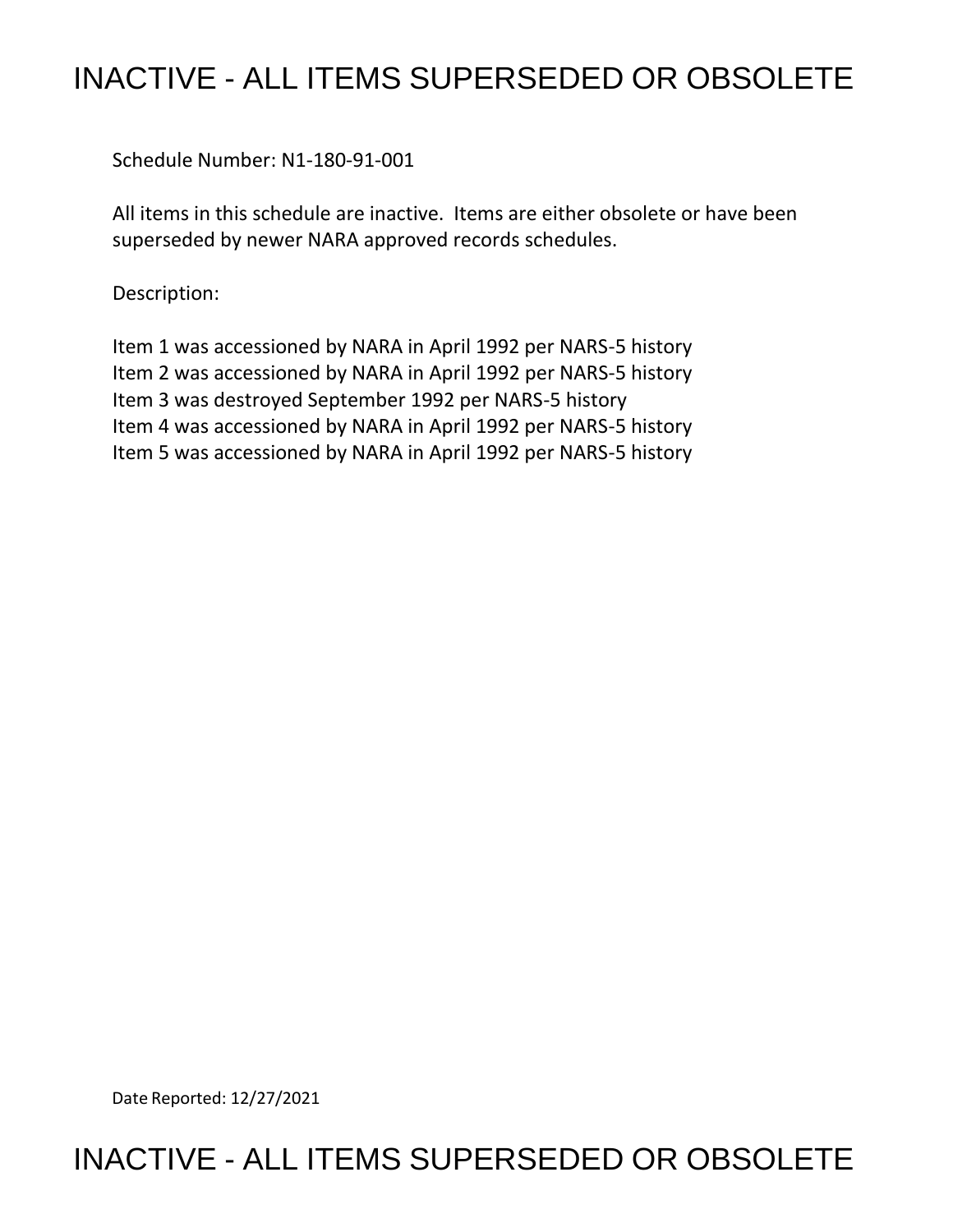| <b>REQUEST FOR RECORDS DISPOSITION AUTHORITY</b><br>(See Instructions on reverse)                  |                   | <b>LEAVE BLANK .</b><br>JOB NO.<br>N1-180-91-1                                                                                                                                                                                                                                                                                             |  |
|----------------------------------------------------------------------------------------------------|-------------------|--------------------------------------------------------------------------------------------------------------------------------------------------------------------------------------------------------------------------------------------------------------------------------------------------------------------------------------------|--|
| TO: GENERAL SERVICES ADMINISTRATION<br>NATIONAL ARCHIVES AND RECORDS SERVICE, WASHINGTON, DC 20408 |                   | DATE RECEIVED<br>31-91                                                                                                                                                                                                                                                                                                                     |  |
| Commodity Futures Trading Commission                                                               |                   | NOTIFICATION TO AGENCY<br>In accordance with the provisions of 44 U.S.C. 3303a<br>the disposal request, including amendments, is approved<br>except for items that may be marked "disposition not<br>approved" or "withdrawn" in column 10. If no records<br>are proposed for disposal, the signature of the Archivist is<br>not required. |  |
| 2. MAJOR SUBDIVISION                                                                               |                   |                                                                                                                                                                                                                                                                                                                                            |  |
| 3. MINOR SUBDIVISION                                                                               |                   |                                                                                                                                                                                                                                                                                                                                            |  |
| 4. NAME OF PERSON WITH WHOM TO CONFER                                                              | 5. TELEPHONE EXT. | <b>ARCHWIST OF THE UNIFED STATES</b><br>DATE,                                                                                                                                                                                                                                                                                              |  |

6. CERTIFICATE OF AGENCY REPRESENTATIVE

I hereby certify that I am authorized to act for this agency in matters pertaining to the disposal of the agency's records; that the records proposed for disposal in this Request of **Z**<sub>*zignerical* page(s) are not now needed for the business of this</sub> agency or will not be needed after the retention periods specified; and that written concurrence from the General Accounting Office, if required under the provisions of Title 8 of the GAO Manual for Guidance of Federal Agencies, is attached.

A. GAO concurrence:  $\Box$  is attached; or  $\Box$  is unnecessary.

| <b>B. DATE</b><br>$5 - 28 - 91$ | C. SIGNATURE OF AGENCY REPRESENTATIVE<br>D. TITLE<br>Deputy Diservo, Achi<br>Dudd a She                                                                                                                                                                                                                                                                  |                                                                              |                                                  |
|---------------------------------|----------------------------------------------------------------------------------------------------------------------------------------------------------------------------------------------------------------------------------------------------------------------------------------------------------------------------------------------------------|------------------------------------------------------------------------------|--------------------------------------------------|
| 7.<br><b>ITEM</b><br>NO.        | <b>8. DESCRIPTION OF ITEM</b><br>(With Inclusive Dates or Retention Periods)                                                                                                                                                                                                                                                                             | 9. GRS OR<br><b>SUPERSEDED</b><br>JOB<br><b>CITATION</b>                     | 10. ACTION<br><b>TAKEN</b><br>INARS USE<br>ONLY) |
| 1.                              | Monthly Tables of Daily Statistics of Grain, Dairy, and Other Futures<br>Markets, 1920-1974, 20 cu.ft. Monthly tables of daily statistics of open<br>contracts, volume of trading, and futures prices. WNRC accession 180-<br>78-0001<br>Disposition: PERMANENT. Transfer to National<br>Archives upon approval of schedule.                             |                                                                              |                                                  |
| 2.                              | Exchange Trading Rules, 1931-1952, 2 cu. ft.<br>Rules and by-laws of assorted exchanges and trade<br>associations. WNRC accession 180-78-0005<br>Disposition: PERMANENT. Transfer to National<br>Archives upon approval of schedule.                                                                                                                     |                                                                              |                                                  |
| 3.                              | Department of Agriculture and Commodity Exchange Act (CEA) -<br>Dockets, 1947-1964, 3 cu. ft. Transcripts of testimony and briefs of<br>cases before judicial officers of the Department of Agriculture, and one<br>case concerning the need to place restrictions on potato futures. WNRC<br>accession 180-78-0006<br>Disposition: Destroy immediately. |                                                                              |                                                  |
| 115-108                         | Copier pent to a<br>NSN 7540-00-634-4064<br>NN-W, NNT, NCFNAGILION                                                                                                                                                                                                                                                                                       | STANDARD FORM 115 (REV. 8-83)<br>Prescribed by GSA<br>FPMR (41 CFR) 101-11.4 |                                                  |

**Prescribed by GSA FPMR (41 CFR) 101·11,4**